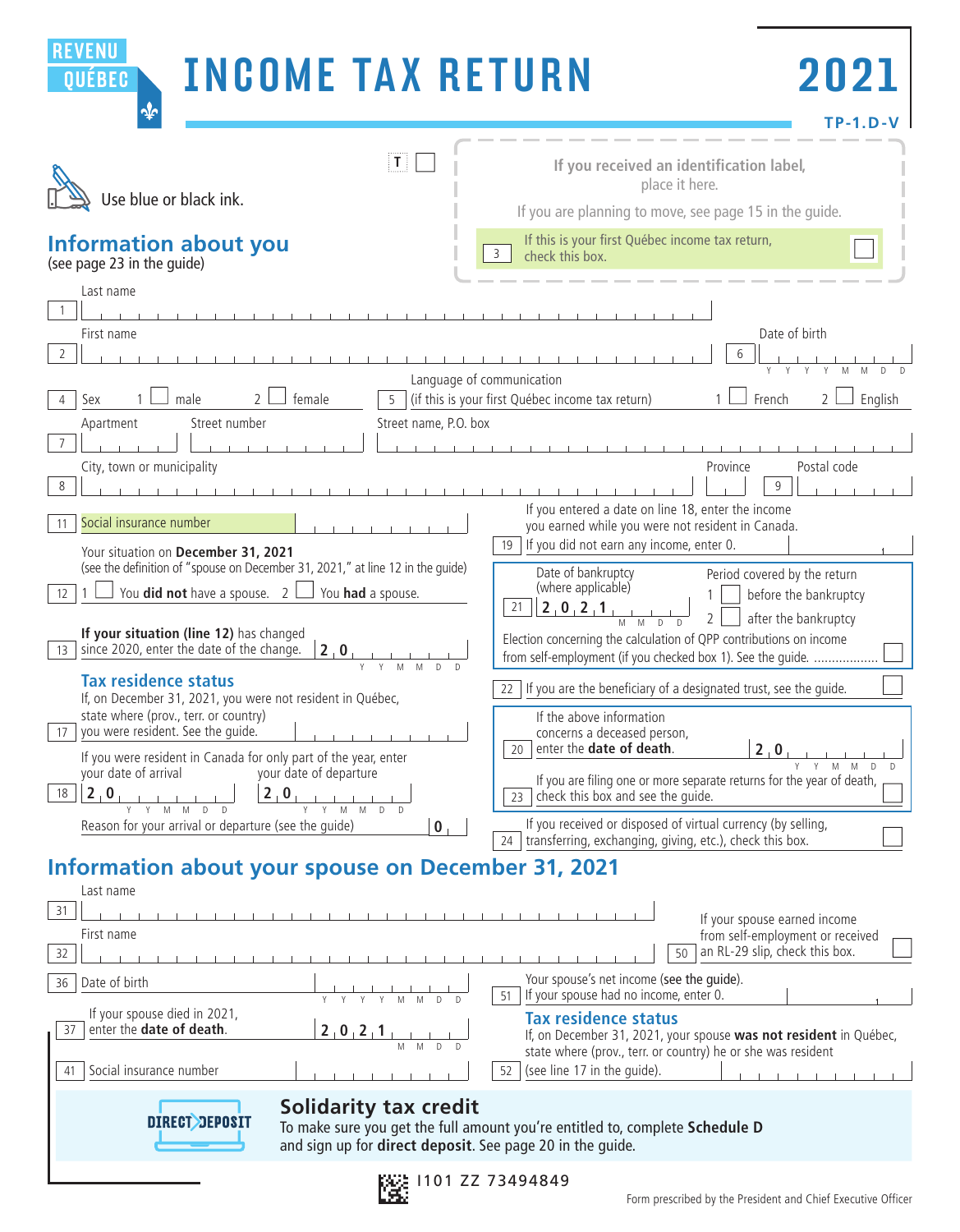**Pay close attention to the lines preceded by an arrow . Total income**

| <br>TI | TP-1.D-V (2021-12) | Page 2 |
|--------|--------------------|--------|
|--------|--------------------|--------|

| If you held employment outside Canada, check this box.<br>94                                        |        |      |  |
|-----------------------------------------------------------------------------------------------------|--------|------|--|
| If you held employment in Canada, outside Québec, check this box.<br>95                             |        |      |  |
|                                                                                                     |        |      |  |
| CPP contribution (see the quide)<br>QPP contribution, RL-1 slip, box B<br>96                        |        | 98   |  |
| Pensionable earnings (CPP)<br>96.1<br>Pensionable salary or wages (QPP), RL-1 slip, box G           |        |      |  |
| QPIP premium, RL-1 slip, box H<br>97<br>(see the guide)                                             |        | 98.1 |  |
| Taxable benefit, RL-1 slip, boxes G-1 and L-2<br>Commissions received, RL-1 slip, box M<br>100      |        | 102  |  |
| Employment income, RL-1 slip, box A                                                                 |        | 101  |  |
| Correction of employment income, if you received an RL-22 slip (Work Chart 105)                     | $^{+}$ | 105  |  |
| Other employment income (see the quide)<br>Specify:<br>106<br>$\overline{\mathbf{0}}$               |        |      |  |
| Premiums paid to a wage loss replacement plan 165                                                   | $^{+}$ | 107  |  |
| Parental insurance benefits, RL-6 slip, box A                                                       | $^{+}$ | 110  |  |
| Employment Insurance benefits, T4E slip                                                             |        | 111  |  |
| Old Age Security pension (see the guide)                                                            | $^{+}$ | 114  |  |
| QPP or CPP benefits, RL-2 slip, box C                                                               |        | 119  |  |
| Payments from a pension plan, an RRSP, a RRIF, a DPSP or a PRPP/VRSP, or annuities                  |        | 122  |  |
| Retirement income transferred by your spouse (see the guide)                                        | $^{+}$ | 123  |  |
| Actual amount of eligible dividends<br>166<br>Dividends from taxable                                |        |      |  |
| Actual amount of ordinary dividends<br>Taxable amount +<br>Canadian corporations<br>167             |        | 128  |  |
| Interest and other investment income                                                                |        | 130  |  |
| Rental income.                                                                                      |        |      |  |
| Attach form TP-128-V or your financial statements.<br>Gross income   168<br>Net income $+$          |        | 136  |  |
| Taxable capital gains (see the quide). Complete Schedule G.                                         |        |      |  |
| Support payments received (taxable amount)                                                          | $^{+}$ | 142  |  |
| Social assistance payments, RL-5 slip, box A, and similar financial assistance, RL-5 slip, box B    |        | 147  |  |
| Income replacement indemnities and net federal supplements<br>Specify:<br>149                       | $+$    | 148  |  |
| CERB, CESB, CRB,<br>Other income<br>CRSB, CRCB or CWLB<br>169<br>(see the quide)<br>Specify:<br>153 | $+$    | 154  |  |
| Net business income (line 34 of Schedule L)                                                         | $^{+}$ | 164  |  |
| Add lines 101 and 105 through 164.<br>Total income $=$                                              |        | 199  |  |

## **Net income**

| Deduction for workers (see the quide)                                                           |        | 201 |                |     |  |  |
|-------------------------------------------------------------------------------------------------|--------|-----|----------------|-----|--|--|
| Registered pension plan (RPP) deduction, RL-1 slip, box D                                       |        | 205 |                |     |  |  |
| Specify:<br>Employment expenses and deductions<br>206                                           | $^{+}$ | 207 |                |     |  |  |
| HBP or LLP<br>212<br>RRSP or PRPP/VRSP deduction                                                | $^{+}$ | 214 |                |     |  |  |
| Support payments made (deductible amount). See the quide.                                       |        |     |                |     |  |  |
| Recipient's social insurance number   224                                                       | $^{+}$ | 225 |                |     |  |  |
| Moving expenses. Complete form TP-348-V.                                                        |        | 228 |                |     |  |  |
| Carrying charges and interest expenses (see lines 231 and 260 in the quide)                     |        | 231 |                |     |  |  |
| Business investment loss. Complete form TP-232.1-V.                                             |        |     |                |     |  |  |
| Total losses   233<br>Allowable loss $+$                                                        |        | 234 |                |     |  |  |
| Deduction for residents of designated remote areas. Complete form TP-350.1-V.                   |        | 236 |                |     |  |  |
| Deduction for exploration and development expenses                                              | $^{+}$ | 241 |                |     |  |  |
| Deduction for retirement income transferred to your spouse on December 31. Complete Schedule Q. | $^{+}$ | 245 |                |     |  |  |
| Deduction for a repayment of amounts overpaid to you (see the quide)                            | $^{+}$ | 246 |                |     |  |  |
| Deduction for QPP and CPP contributions and QPIP premiums<br>Specify: 248.1                     | $^{+}$ | 248 |                |     |  |  |
| Other deductions (see the quide)<br>Specify: $ 249$                                             | $^{+}$ | 250 |                |     |  |  |
| Carry-over of the adjustment of investment expenses (see the quide)                             |        | 252 |                |     |  |  |
| Add lines 201 through 207, 214 through 231, and 234 through 252.<br>Total deductions =          |        | 254 |                | 254 |  |  |
| Subtract line 254 from line 199.                                                                |        |     | $=$            | 256 |  |  |
| Adjustment of investment expenses (see the guide). Complete Schedule N.                         |        |     | $^{+}$         | 260 |  |  |
| Add lines 256 and 260.                                                                          |        |     |                |     |  |  |
| If the result is negative, enter 0. Carry the result to page 3.                                 |        |     | Net income $=$ | 275 |  |  |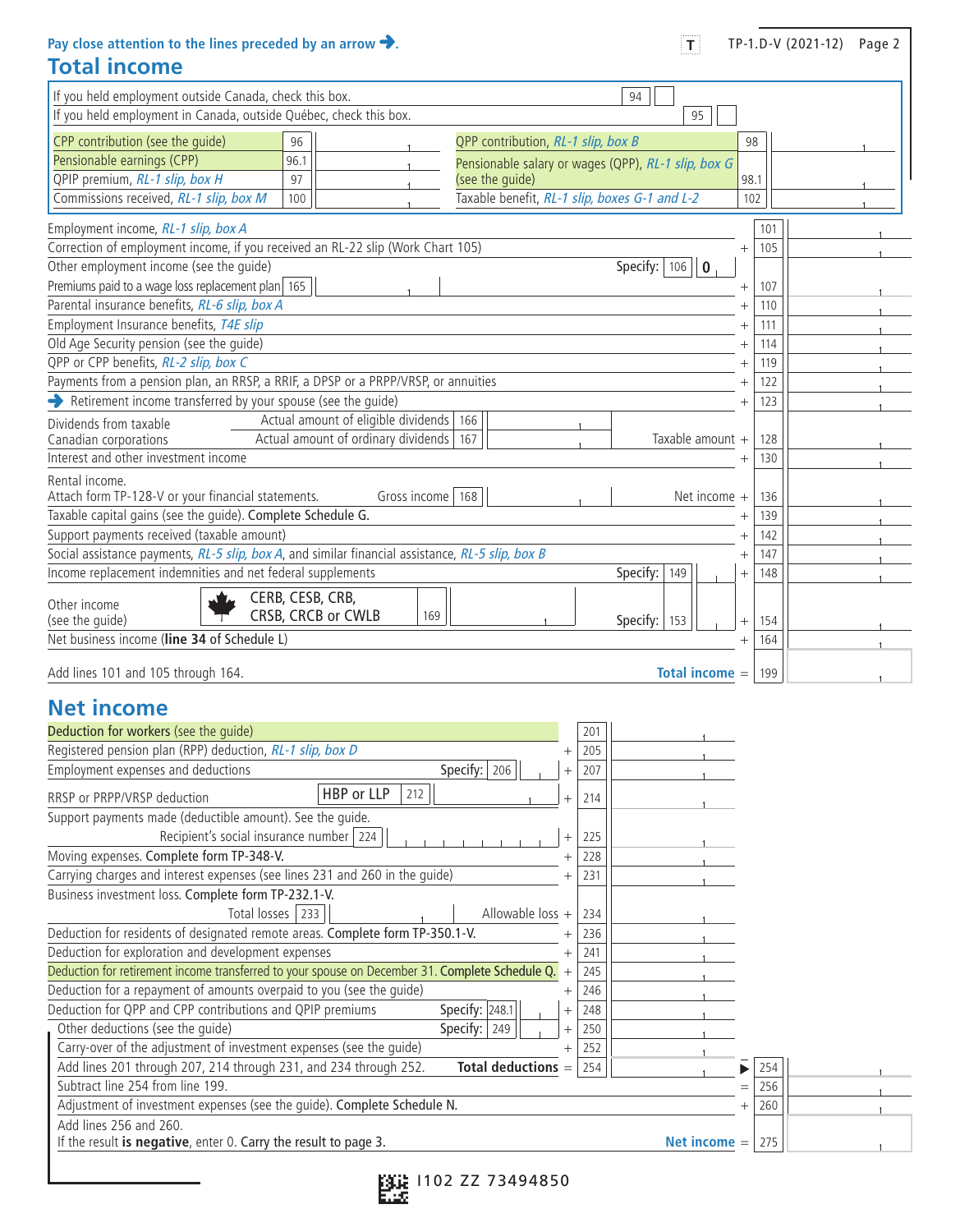| Taxable income<br>Amount from line 275<br>275<br>Specify: $ 277$<br>Adjustment of deductions (see the guide)<br>276<br>$^{+}$<br>Universal Child Care Benefit and income from a registered disability savings plan (see the guide)<br>278<br>$\ddot{}$<br>Add lines 275 through 278.<br>279<br>$=$<br>Deductions for strategic investments (see the guide)<br>Specify: $ 286$<br>287<br>Non-capital losses from other years<br>Specify: 289.1<br>289<br>$^{+}$<br>Net capital losses from other years (see line 276, point 9, and line 290 in the guide)<br>290<br>$^{+}$<br>Capital gains deduction (see the quide)<br>292<br>$^{+}$<br>Deduction for an Indian<br>293<br>$\overline{+}$<br>Deductions for certain income (see the guide)<br>295<br>$^{+}$<br>Miscellaneous deductions (see the quide)<br>Specify: $ 296 $<br>297<br>$^{+}$<br>Add lines 287 through 297.<br><b>Total deductions</b><br>298<br>298<br>$=$<br>Subtract line 298 from line 279. If the result is negative, enter 0.<br>Taxable income =<br>299<br><b>Non-refundable tax credits</b><br>Basic personal amount<br>350<br>15,728,00<br>Adjustment for income replacement indemnities (see the guide)<br>358<br>Subtract line 358 from line 350<br>359<br>$=$<br>Age amount, amount for a person living alone and amount for retirement income. Complete Schedule B.<br>361<br>$^{+}$<br>Amount for dependants and amount transferred by a child 18 or over enrolled in post-secondary studies. Complete Schedule A.<br>367<br>$^{+}$<br>Amount for a severe and prolonged impairment in mental or physical functions (see the quide)<br>376<br>$^{+}$<br>Add lines 359 through 376.<br>377<br>$=$<br>15%<br>$\times$<br>Multiply line 377 by 15%.<br>377.1<br>$=$<br>Expenses for medical services not available in your area<br>378<br>Medical expenses. Complete Schedule B.<br>381<br>Interest paid on a student loan. Complete Schedule M.<br>Amount claimed<br>385<br>$+$<br>Add lines 378 through 385.<br>388<br>$=$<br>20%<br>$\times$<br>389<br>Multiply line 388 by 20%.<br>389<br>$=$<br>Specify: 390.1<br>Tax credit for volunteer firefighters and search and rescue volunteers (see the guide)<br>390<br>$\ddot{}$<br>Tax credit for career extension (see the quide)<br>391<br>$^{+}$<br>Tax credit for recent graduates working in remote resource regions. Complete form TP-776.1.ND-V.<br>392<br>$^{+}$<br>Amount from line 1 of Work Chart 395 393<br>Tax credits for donations and gifts (see the guide)<br>395<br>$^+$<br>Home buyers' tax credit. Complete form TP-752.HA-V.<br>$\ddot{}$<br>396<br>Tax credit for union, professional or other dues<br> 397.1 <br>$\times$ 10%<br>397<br>$^{+}$<br>Tax credit for tuition or examination fees. Complete Schedule T.<br>398<br>$^{+}$<br>Tax credit for tuition or examination fees transferred by a child (see the quide)<br>398.1<br>$^{+}$<br>Add lines 377.1, 389 through 392, 395 through 397, 398 and 398.1.<br>Non-refundable tax credits $=$ 399<br><b>Income tax and contributions</b><br>Income tax on taxable income.<br>Complete Work Chart 401. If you must complete form TP-22-V or TP-25-V, check box 403.<br>403<br>401<br>Non-refundable tax credits (line 399)<br>406<br>Subtract line 406 from line 401. If you must complete Part A of Schedule E, enter the amount from line 413<br>404<br>of Schedule E instead. If you are completing form TP-766.2-V, check box 404.<br>405<br>If you are completing Part 4 of form TP-766.2-V, check box 405.<br>413<br>Tax credit for contributions to authorized Québec political parties (Work Chart 414)<br>414<br>Dividend tax credit<br>415<br>$^{+}$<br>Tax credits for Capital régional et coopératif Desjardins shares, RL-26 slip, boxes B and D<br>422<br>$^{+}$<br>Tax credit for a labour-sponsored fund (see the quide)<br>424<br>$^{+}$<br>Add lines 414 through 424.<br>425<br>425<br>$=$<br>Subtract line 425 from line 413. If the result is negative, see line 431 in the guide.<br>430<br>$=$<br>Credits transferred from one spouse to the other (see the quide)<br>431<br>Subtract line 431 from line 430, or enter the amount from line 18 in Part B of Schedule E.<br>If the result is negative, enter 0. Carry the result to page 4.<br>432<br>$=$ | Attach your documents here (include only the required documents).<br>If you have a balance due, attach your payment and the remittance slip to page 1. | $ \mathsf{T} $ |  | TP-1.D-V (2021-12) Page 3 |
|---------------------------------------------------------------------------------------------------------------------------------------------------------------------------------------------------------------------------------------------------------------------------------------------------------------------------------------------------------------------------------------------------------------------------------------------------------------------------------------------------------------------------------------------------------------------------------------------------------------------------------------------------------------------------------------------------------------------------------------------------------------------------------------------------------------------------------------------------------------------------------------------------------------------------------------------------------------------------------------------------------------------------------------------------------------------------------------------------------------------------------------------------------------------------------------------------------------------------------------------------------------------------------------------------------------------------------------------------------------------------------------------------------------------------------------------------------------------------------------------------------------------------------------------------------------------------------------------------------------------------------------------------------------------------------------------------------------------------------------------------------------------------------------------------------------------------------------------------------------------------------------------------------------------------------------------------------------------------------------------------------------------------------------------------------------------------------------------------------------------------------------------------------------------------------------------------------------------------------------------------------------------------------------------------------------------------------------------------------------------------------------------------------------------------------------------------------------------------------------------------------------------------------------------------------------------------------------------------------------------------------------------------------------------------------------------------------------------------------------------------------------------------------------------------------------------------------------------------------------------------------------------------------------------------------------------------------------------------------------------------------------------------------------------------------------------------------------------------------------------------------------------------------------------------------------------------------------------------------------------------------------------------------------------------------------------------------------------------------------------------------------------------------------------------------------------------------------------------------------------------------------------------------------------------------------------------------------------------------------------------------------------------------------------------------------------------------------------------------------------------------------------------------------------------------------------------------------------------------------------------------------------------------------------------------------------------------------------------------------------------------------------------------------------------------------------------------------------------------------------------------------------------------------------------------------------------------------------------------------------------------------------------------------|--------------------------------------------------------------------------------------------------------------------------------------------------------|----------------|--|---------------------------|
|                                                                                                                                                                                                                                                                                                                                                                                                                                                                                                                                                                                                                                                                                                                                                                                                                                                                                                                                                                                                                                                                                                                                                                                                                                                                                                                                                                                                                                                                                                                                                                                                                                                                                                                                                                                                                                                                                                                                                                                                                                                                                                                                                                                                                                                                                                                                                                                                                                                                                                                                                                                                                                                                                                                                                                                                                                                                                                                                                                                                                                                                                                                                                                                                                                                                                                                                                                                                                                                                                                                                                                                                                                                                                                                                                                                                                                                                                                                                                                                                                                                                                                                                                                                                                                                                                       |                                                                                                                                                        |                |  |                           |
|                                                                                                                                                                                                                                                                                                                                                                                                                                                                                                                                                                                                                                                                                                                                                                                                                                                                                                                                                                                                                                                                                                                                                                                                                                                                                                                                                                                                                                                                                                                                                                                                                                                                                                                                                                                                                                                                                                                                                                                                                                                                                                                                                                                                                                                                                                                                                                                                                                                                                                                                                                                                                                                                                                                                                                                                                                                                                                                                                                                                                                                                                                                                                                                                                                                                                                                                                                                                                                                                                                                                                                                                                                                                                                                                                                                                                                                                                                                                                                                                                                                                                                                                                                                                                                                                                       |                                                                                                                                                        |                |  |                           |
|                                                                                                                                                                                                                                                                                                                                                                                                                                                                                                                                                                                                                                                                                                                                                                                                                                                                                                                                                                                                                                                                                                                                                                                                                                                                                                                                                                                                                                                                                                                                                                                                                                                                                                                                                                                                                                                                                                                                                                                                                                                                                                                                                                                                                                                                                                                                                                                                                                                                                                                                                                                                                                                                                                                                                                                                                                                                                                                                                                                                                                                                                                                                                                                                                                                                                                                                                                                                                                                                                                                                                                                                                                                                                                                                                                                                                                                                                                                                                                                                                                                                                                                                                                                                                                                                                       |                                                                                                                                                        |                |  |                           |
|                                                                                                                                                                                                                                                                                                                                                                                                                                                                                                                                                                                                                                                                                                                                                                                                                                                                                                                                                                                                                                                                                                                                                                                                                                                                                                                                                                                                                                                                                                                                                                                                                                                                                                                                                                                                                                                                                                                                                                                                                                                                                                                                                                                                                                                                                                                                                                                                                                                                                                                                                                                                                                                                                                                                                                                                                                                                                                                                                                                                                                                                                                                                                                                                                                                                                                                                                                                                                                                                                                                                                                                                                                                                                                                                                                                                                                                                                                                                                                                                                                                                                                                                                                                                                                                                                       |                                                                                                                                                        |                |  |                           |
|                                                                                                                                                                                                                                                                                                                                                                                                                                                                                                                                                                                                                                                                                                                                                                                                                                                                                                                                                                                                                                                                                                                                                                                                                                                                                                                                                                                                                                                                                                                                                                                                                                                                                                                                                                                                                                                                                                                                                                                                                                                                                                                                                                                                                                                                                                                                                                                                                                                                                                                                                                                                                                                                                                                                                                                                                                                                                                                                                                                                                                                                                                                                                                                                                                                                                                                                                                                                                                                                                                                                                                                                                                                                                                                                                                                                                                                                                                                                                                                                                                                                                                                                                                                                                                                                                       |                                                                                                                                                        |                |  |                           |
|                                                                                                                                                                                                                                                                                                                                                                                                                                                                                                                                                                                                                                                                                                                                                                                                                                                                                                                                                                                                                                                                                                                                                                                                                                                                                                                                                                                                                                                                                                                                                                                                                                                                                                                                                                                                                                                                                                                                                                                                                                                                                                                                                                                                                                                                                                                                                                                                                                                                                                                                                                                                                                                                                                                                                                                                                                                                                                                                                                                                                                                                                                                                                                                                                                                                                                                                                                                                                                                                                                                                                                                                                                                                                                                                                                                                                                                                                                                                                                                                                                                                                                                                                                                                                                                                                       |                                                                                                                                                        |                |  |                           |
|                                                                                                                                                                                                                                                                                                                                                                                                                                                                                                                                                                                                                                                                                                                                                                                                                                                                                                                                                                                                                                                                                                                                                                                                                                                                                                                                                                                                                                                                                                                                                                                                                                                                                                                                                                                                                                                                                                                                                                                                                                                                                                                                                                                                                                                                                                                                                                                                                                                                                                                                                                                                                                                                                                                                                                                                                                                                                                                                                                                                                                                                                                                                                                                                                                                                                                                                                                                                                                                                                                                                                                                                                                                                                                                                                                                                                                                                                                                                                                                                                                                                                                                                                                                                                                                                                       |                                                                                                                                                        |                |  |                           |
|                                                                                                                                                                                                                                                                                                                                                                                                                                                                                                                                                                                                                                                                                                                                                                                                                                                                                                                                                                                                                                                                                                                                                                                                                                                                                                                                                                                                                                                                                                                                                                                                                                                                                                                                                                                                                                                                                                                                                                                                                                                                                                                                                                                                                                                                                                                                                                                                                                                                                                                                                                                                                                                                                                                                                                                                                                                                                                                                                                                                                                                                                                                                                                                                                                                                                                                                                                                                                                                                                                                                                                                                                                                                                                                                                                                                                                                                                                                                                                                                                                                                                                                                                                                                                                                                                       |                                                                                                                                                        |                |  |                           |
|                                                                                                                                                                                                                                                                                                                                                                                                                                                                                                                                                                                                                                                                                                                                                                                                                                                                                                                                                                                                                                                                                                                                                                                                                                                                                                                                                                                                                                                                                                                                                                                                                                                                                                                                                                                                                                                                                                                                                                                                                                                                                                                                                                                                                                                                                                                                                                                                                                                                                                                                                                                                                                                                                                                                                                                                                                                                                                                                                                                                                                                                                                                                                                                                                                                                                                                                                                                                                                                                                                                                                                                                                                                                                                                                                                                                                                                                                                                                                                                                                                                                                                                                                                                                                                                                                       |                                                                                                                                                        |                |  |                           |
|                                                                                                                                                                                                                                                                                                                                                                                                                                                                                                                                                                                                                                                                                                                                                                                                                                                                                                                                                                                                                                                                                                                                                                                                                                                                                                                                                                                                                                                                                                                                                                                                                                                                                                                                                                                                                                                                                                                                                                                                                                                                                                                                                                                                                                                                                                                                                                                                                                                                                                                                                                                                                                                                                                                                                                                                                                                                                                                                                                                                                                                                                                                                                                                                                                                                                                                                                                                                                                                                                                                                                                                                                                                                                                                                                                                                                                                                                                                                                                                                                                                                                                                                                                                                                                                                                       |                                                                                                                                                        |                |  |                           |
|                                                                                                                                                                                                                                                                                                                                                                                                                                                                                                                                                                                                                                                                                                                                                                                                                                                                                                                                                                                                                                                                                                                                                                                                                                                                                                                                                                                                                                                                                                                                                                                                                                                                                                                                                                                                                                                                                                                                                                                                                                                                                                                                                                                                                                                                                                                                                                                                                                                                                                                                                                                                                                                                                                                                                                                                                                                                                                                                                                                                                                                                                                                                                                                                                                                                                                                                                                                                                                                                                                                                                                                                                                                                                                                                                                                                                                                                                                                                                                                                                                                                                                                                                                                                                                                                                       |                                                                                                                                                        |                |  |                           |
|                                                                                                                                                                                                                                                                                                                                                                                                                                                                                                                                                                                                                                                                                                                                                                                                                                                                                                                                                                                                                                                                                                                                                                                                                                                                                                                                                                                                                                                                                                                                                                                                                                                                                                                                                                                                                                                                                                                                                                                                                                                                                                                                                                                                                                                                                                                                                                                                                                                                                                                                                                                                                                                                                                                                                                                                                                                                                                                                                                                                                                                                                                                                                                                                                                                                                                                                                                                                                                                                                                                                                                                                                                                                                                                                                                                                                                                                                                                                                                                                                                                                                                                                                                                                                                                                                       |                                                                                                                                                        |                |  |                           |
|                                                                                                                                                                                                                                                                                                                                                                                                                                                                                                                                                                                                                                                                                                                                                                                                                                                                                                                                                                                                                                                                                                                                                                                                                                                                                                                                                                                                                                                                                                                                                                                                                                                                                                                                                                                                                                                                                                                                                                                                                                                                                                                                                                                                                                                                                                                                                                                                                                                                                                                                                                                                                                                                                                                                                                                                                                                                                                                                                                                                                                                                                                                                                                                                                                                                                                                                                                                                                                                                                                                                                                                                                                                                                                                                                                                                                                                                                                                                                                                                                                                                                                                                                                                                                                                                                       |                                                                                                                                                        |                |  |                           |
|                                                                                                                                                                                                                                                                                                                                                                                                                                                                                                                                                                                                                                                                                                                                                                                                                                                                                                                                                                                                                                                                                                                                                                                                                                                                                                                                                                                                                                                                                                                                                                                                                                                                                                                                                                                                                                                                                                                                                                                                                                                                                                                                                                                                                                                                                                                                                                                                                                                                                                                                                                                                                                                                                                                                                                                                                                                                                                                                                                                                                                                                                                                                                                                                                                                                                                                                                                                                                                                                                                                                                                                                                                                                                                                                                                                                                                                                                                                                                                                                                                                                                                                                                                                                                                                                                       |                                                                                                                                                        |                |  |                           |
|                                                                                                                                                                                                                                                                                                                                                                                                                                                                                                                                                                                                                                                                                                                                                                                                                                                                                                                                                                                                                                                                                                                                                                                                                                                                                                                                                                                                                                                                                                                                                                                                                                                                                                                                                                                                                                                                                                                                                                                                                                                                                                                                                                                                                                                                                                                                                                                                                                                                                                                                                                                                                                                                                                                                                                                                                                                                                                                                                                                                                                                                                                                                                                                                                                                                                                                                                                                                                                                                                                                                                                                                                                                                                                                                                                                                                                                                                                                                                                                                                                                                                                                                                                                                                                                                                       |                                                                                                                                                        |                |  |                           |
|                                                                                                                                                                                                                                                                                                                                                                                                                                                                                                                                                                                                                                                                                                                                                                                                                                                                                                                                                                                                                                                                                                                                                                                                                                                                                                                                                                                                                                                                                                                                                                                                                                                                                                                                                                                                                                                                                                                                                                                                                                                                                                                                                                                                                                                                                                                                                                                                                                                                                                                                                                                                                                                                                                                                                                                                                                                                                                                                                                                                                                                                                                                                                                                                                                                                                                                                                                                                                                                                                                                                                                                                                                                                                                                                                                                                                                                                                                                                                                                                                                                                                                                                                                                                                                                                                       |                                                                                                                                                        |                |  |                           |
|                                                                                                                                                                                                                                                                                                                                                                                                                                                                                                                                                                                                                                                                                                                                                                                                                                                                                                                                                                                                                                                                                                                                                                                                                                                                                                                                                                                                                                                                                                                                                                                                                                                                                                                                                                                                                                                                                                                                                                                                                                                                                                                                                                                                                                                                                                                                                                                                                                                                                                                                                                                                                                                                                                                                                                                                                                                                                                                                                                                                                                                                                                                                                                                                                                                                                                                                                                                                                                                                                                                                                                                                                                                                                                                                                                                                                                                                                                                                                                                                                                                                                                                                                                                                                                                                                       |                                                                                                                                                        |                |  |                           |
|                                                                                                                                                                                                                                                                                                                                                                                                                                                                                                                                                                                                                                                                                                                                                                                                                                                                                                                                                                                                                                                                                                                                                                                                                                                                                                                                                                                                                                                                                                                                                                                                                                                                                                                                                                                                                                                                                                                                                                                                                                                                                                                                                                                                                                                                                                                                                                                                                                                                                                                                                                                                                                                                                                                                                                                                                                                                                                                                                                                                                                                                                                                                                                                                                                                                                                                                                                                                                                                                                                                                                                                                                                                                                                                                                                                                                                                                                                                                                                                                                                                                                                                                                                                                                                                                                       |                                                                                                                                                        |                |  |                           |
|                                                                                                                                                                                                                                                                                                                                                                                                                                                                                                                                                                                                                                                                                                                                                                                                                                                                                                                                                                                                                                                                                                                                                                                                                                                                                                                                                                                                                                                                                                                                                                                                                                                                                                                                                                                                                                                                                                                                                                                                                                                                                                                                                                                                                                                                                                                                                                                                                                                                                                                                                                                                                                                                                                                                                                                                                                                                                                                                                                                                                                                                                                                                                                                                                                                                                                                                                                                                                                                                                                                                                                                                                                                                                                                                                                                                                                                                                                                                                                                                                                                                                                                                                                                                                                                                                       |                                                                                                                                                        |                |  |                           |
|                                                                                                                                                                                                                                                                                                                                                                                                                                                                                                                                                                                                                                                                                                                                                                                                                                                                                                                                                                                                                                                                                                                                                                                                                                                                                                                                                                                                                                                                                                                                                                                                                                                                                                                                                                                                                                                                                                                                                                                                                                                                                                                                                                                                                                                                                                                                                                                                                                                                                                                                                                                                                                                                                                                                                                                                                                                                                                                                                                                                                                                                                                                                                                                                                                                                                                                                                                                                                                                                                                                                                                                                                                                                                                                                                                                                                                                                                                                                                                                                                                                                                                                                                                                                                                                                                       |                                                                                                                                                        |                |  |                           |
|                                                                                                                                                                                                                                                                                                                                                                                                                                                                                                                                                                                                                                                                                                                                                                                                                                                                                                                                                                                                                                                                                                                                                                                                                                                                                                                                                                                                                                                                                                                                                                                                                                                                                                                                                                                                                                                                                                                                                                                                                                                                                                                                                                                                                                                                                                                                                                                                                                                                                                                                                                                                                                                                                                                                                                                                                                                                                                                                                                                                                                                                                                                                                                                                                                                                                                                                                                                                                                                                                                                                                                                                                                                                                                                                                                                                                                                                                                                                                                                                                                                                                                                                                                                                                                                                                       |                                                                                                                                                        |                |  |                           |
|                                                                                                                                                                                                                                                                                                                                                                                                                                                                                                                                                                                                                                                                                                                                                                                                                                                                                                                                                                                                                                                                                                                                                                                                                                                                                                                                                                                                                                                                                                                                                                                                                                                                                                                                                                                                                                                                                                                                                                                                                                                                                                                                                                                                                                                                                                                                                                                                                                                                                                                                                                                                                                                                                                                                                                                                                                                                                                                                                                                                                                                                                                                                                                                                                                                                                                                                                                                                                                                                                                                                                                                                                                                                                                                                                                                                                                                                                                                                                                                                                                                                                                                                                                                                                                                                                       |                                                                                                                                                        |                |  |                           |
|                                                                                                                                                                                                                                                                                                                                                                                                                                                                                                                                                                                                                                                                                                                                                                                                                                                                                                                                                                                                                                                                                                                                                                                                                                                                                                                                                                                                                                                                                                                                                                                                                                                                                                                                                                                                                                                                                                                                                                                                                                                                                                                                                                                                                                                                                                                                                                                                                                                                                                                                                                                                                                                                                                                                                                                                                                                                                                                                                                                                                                                                                                                                                                                                                                                                                                                                                                                                                                                                                                                                                                                                                                                                                                                                                                                                                                                                                                                                                                                                                                                                                                                                                                                                                                                                                       |                                                                                                                                                        |                |  |                           |
|                                                                                                                                                                                                                                                                                                                                                                                                                                                                                                                                                                                                                                                                                                                                                                                                                                                                                                                                                                                                                                                                                                                                                                                                                                                                                                                                                                                                                                                                                                                                                                                                                                                                                                                                                                                                                                                                                                                                                                                                                                                                                                                                                                                                                                                                                                                                                                                                                                                                                                                                                                                                                                                                                                                                                                                                                                                                                                                                                                                                                                                                                                                                                                                                                                                                                                                                                                                                                                                                                                                                                                                                                                                                                                                                                                                                                                                                                                                                                                                                                                                                                                                                                                                                                                                                                       |                                                                                                                                                        |                |  |                           |
|                                                                                                                                                                                                                                                                                                                                                                                                                                                                                                                                                                                                                                                                                                                                                                                                                                                                                                                                                                                                                                                                                                                                                                                                                                                                                                                                                                                                                                                                                                                                                                                                                                                                                                                                                                                                                                                                                                                                                                                                                                                                                                                                                                                                                                                                                                                                                                                                                                                                                                                                                                                                                                                                                                                                                                                                                                                                                                                                                                                                                                                                                                                                                                                                                                                                                                                                                                                                                                                                                                                                                                                                                                                                                                                                                                                                                                                                                                                                                                                                                                                                                                                                                                                                                                                                                       |                                                                                                                                                        |                |  |                           |
|                                                                                                                                                                                                                                                                                                                                                                                                                                                                                                                                                                                                                                                                                                                                                                                                                                                                                                                                                                                                                                                                                                                                                                                                                                                                                                                                                                                                                                                                                                                                                                                                                                                                                                                                                                                                                                                                                                                                                                                                                                                                                                                                                                                                                                                                                                                                                                                                                                                                                                                                                                                                                                                                                                                                                                                                                                                                                                                                                                                                                                                                                                                                                                                                                                                                                                                                                                                                                                                                                                                                                                                                                                                                                                                                                                                                                                                                                                                                                                                                                                                                                                                                                                                                                                                                                       |                                                                                                                                                        |                |  |                           |
|                                                                                                                                                                                                                                                                                                                                                                                                                                                                                                                                                                                                                                                                                                                                                                                                                                                                                                                                                                                                                                                                                                                                                                                                                                                                                                                                                                                                                                                                                                                                                                                                                                                                                                                                                                                                                                                                                                                                                                                                                                                                                                                                                                                                                                                                                                                                                                                                                                                                                                                                                                                                                                                                                                                                                                                                                                                                                                                                                                                                                                                                                                                                                                                                                                                                                                                                                                                                                                                                                                                                                                                                                                                                                                                                                                                                                                                                                                                                                                                                                                                                                                                                                                                                                                                                                       |                                                                                                                                                        |                |  |                           |
|                                                                                                                                                                                                                                                                                                                                                                                                                                                                                                                                                                                                                                                                                                                                                                                                                                                                                                                                                                                                                                                                                                                                                                                                                                                                                                                                                                                                                                                                                                                                                                                                                                                                                                                                                                                                                                                                                                                                                                                                                                                                                                                                                                                                                                                                                                                                                                                                                                                                                                                                                                                                                                                                                                                                                                                                                                                                                                                                                                                                                                                                                                                                                                                                                                                                                                                                                                                                                                                                                                                                                                                                                                                                                                                                                                                                                                                                                                                                                                                                                                                                                                                                                                                                                                                                                       |                                                                                                                                                        |                |  |                           |
|                                                                                                                                                                                                                                                                                                                                                                                                                                                                                                                                                                                                                                                                                                                                                                                                                                                                                                                                                                                                                                                                                                                                                                                                                                                                                                                                                                                                                                                                                                                                                                                                                                                                                                                                                                                                                                                                                                                                                                                                                                                                                                                                                                                                                                                                                                                                                                                                                                                                                                                                                                                                                                                                                                                                                                                                                                                                                                                                                                                                                                                                                                                                                                                                                                                                                                                                                                                                                                                                                                                                                                                                                                                                                                                                                                                                                                                                                                                                                                                                                                                                                                                                                                                                                                                                                       |                                                                                                                                                        |                |  |                           |
|                                                                                                                                                                                                                                                                                                                                                                                                                                                                                                                                                                                                                                                                                                                                                                                                                                                                                                                                                                                                                                                                                                                                                                                                                                                                                                                                                                                                                                                                                                                                                                                                                                                                                                                                                                                                                                                                                                                                                                                                                                                                                                                                                                                                                                                                                                                                                                                                                                                                                                                                                                                                                                                                                                                                                                                                                                                                                                                                                                                                                                                                                                                                                                                                                                                                                                                                                                                                                                                                                                                                                                                                                                                                                                                                                                                                                                                                                                                                                                                                                                                                                                                                                                                                                                                                                       |                                                                                                                                                        |                |  |                           |
|                                                                                                                                                                                                                                                                                                                                                                                                                                                                                                                                                                                                                                                                                                                                                                                                                                                                                                                                                                                                                                                                                                                                                                                                                                                                                                                                                                                                                                                                                                                                                                                                                                                                                                                                                                                                                                                                                                                                                                                                                                                                                                                                                                                                                                                                                                                                                                                                                                                                                                                                                                                                                                                                                                                                                                                                                                                                                                                                                                                                                                                                                                                                                                                                                                                                                                                                                                                                                                                                                                                                                                                                                                                                                                                                                                                                                                                                                                                                                                                                                                                                                                                                                                                                                                                                                       |                                                                                                                                                        |                |  |                           |
|                                                                                                                                                                                                                                                                                                                                                                                                                                                                                                                                                                                                                                                                                                                                                                                                                                                                                                                                                                                                                                                                                                                                                                                                                                                                                                                                                                                                                                                                                                                                                                                                                                                                                                                                                                                                                                                                                                                                                                                                                                                                                                                                                                                                                                                                                                                                                                                                                                                                                                                                                                                                                                                                                                                                                                                                                                                                                                                                                                                                                                                                                                                                                                                                                                                                                                                                                                                                                                                                                                                                                                                                                                                                                                                                                                                                                                                                                                                                                                                                                                                                                                                                                                                                                                                                                       |                                                                                                                                                        |                |  |                           |
|                                                                                                                                                                                                                                                                                                                                                                                                                                                                                                                                                                                                                                                                                                                                                                                                                                                                                                                                                                                                                                                                                                                                                                                                                                                                                                                                                                                                                                                                                                                                                                                                                                                                                                                                                                                                                                                                                                                                                                                                                                                                                                                                                                                                                                                                                                                                                                                                                                                                                                                                                                                                                                                                                                                                                                                                                                                                                                                                                                                                                                                                                                                                                                                                                                                                                                                                                                                                                                                                                                                                                                                                                                                                                                                                                                                                                                                                                                                                                                                                                                                                                                                                                                                                                                                                                       |                                                                                                                                                        |                |  |                           |
|                                                                                                                                                                                                                                                                                                                                                                                                                                                                                                                                                                                                                                                                                                                                                                                                                                                                                                                                                                                                                                                                                                                                                                                                                                                                                                                                                                                                                                                                                                                                                                                                                                                                                                                                                                                                                                                                                                                                                                                                                                                                                                                                                                                                                                                                                                                                                                                                                                                                                                                                                                                                                                                                                                                                                                                                                                                                                                                                                                                                                                                                                                                                                                                                                                                                                                                                                                                                                                                                                                                                                                                                                                                                                                                                                                                                                                                                                                                                                                                                                                                                                                                                                                                                                                                                                       |                                                                                                                                                        |                |  |                           |
|                                                                                                                                                                                                                                                                                                                                                                                                                                                                                                                                                                                                                                                                                                                                                                                                                                                                                                                                                                                                                                                                                                                                                                                                                                                                                                                                                                                                                                                                                                                                                                                                                                                                                                                                                                                                                                                                                                                                                                                                                                                                                                                                                                                                                                                                                                                                                                                                                                                                                                                                                                                                                                                                                                                                                                                                                                                                                                                                                                                                                                                                                                                                                                                                                                                                                                                                                                                                                                                                                                                                                                                                                                                                                                                                                                                                                                                                                                                                                                                                                                                                                                                                                                                                                                                                                       |                                                                                                                                                        |                |  |                           |
|                                                                                                                                                                                                                                                                                                                                                                                                                                                                                                                                                                                                                                                                                                                                                                                                                                                                                                                                                                                                                                                                                                                                                                                                                                                                                                                                                                                                                                                                                                                                                                                                                                                                                                                                                                                                                                                                                                                                                                                                                                                                                                                                                                                                                                                                                                                                                                                                                                                                                                                                                                                                                                                                                                                                                                                                                                                                                                                                                                                                                                                                                                                                                                                                                                                                                                                                                                                                                                                                                                                                                                                                                                                                                                                                                                                                                                                                                                                                                                                                                                                                                                                                                                                                                                                                                       |                                                                                                                                                        |                |  |                           |
|                                                                                                                                                                                                                                                                                                                                                                                                                                                                                                                                                                                                                                                                                                                                                                                                                                                                                                                                                                                                                                                                                                                                                                                                                                                                                                                                                                                                                                                                                                                                                                                                                                                                                                                                                                                                                                                                                                                                                                                                                                                                                                                                                                                                                                                                                                                                                                                                                                                                                                                                                                                                                                                                                                                                                                                                                                                                                                                                                                                                                                                                                                                                                                                                                                                                                                                                                                                                                                                                                                                                                                                                                                                                                                                                                                                                                                                                                                                                                                                                                                                                                                                                                                                                                                                                                       |                                                                                                                                                        |                |  |                           |
|                                                                                                                                                                                                                                                                                                                                                                                                                                                                                                                                                                                                                                                                                                                                                                                                                                                                                                                                                                                                                                                                                                                                                                                                                                                                                                                                                                                                                                                                                                                                                                                                                                                                                                                                                                                                                                                                                                                                                                                                                                                                                                                                                                                                                                                                                                                                                                                                                                                                                                                                                                                                                                                                                                                                                                                                                                                                                                                                                                                                                                                                                                                                                                                                                                                                                                                                                                                                                                                                                                                                                                                                                                                                                                                                                                                                                                                                                                                                                                                                                                                                                                                                                                                                                                                                                       |                                                                                                                                                        |                |  |                           |
|                                                                                                                                                                                                                                                                                                                                                                                                                                                                                                                                                                                                                                                                                                                                                                                                                                                                                                                                                                                                                                                                                                                                                                                                                                                                                                                                                                                                                                                                                                                                                                                                                                                                                                                                                                                                                                                                                                                                                                                                                                                                                                                                                                                                                                                                                                                                                                                                                                                                                                                                                                                                                                                                                                                                                                                                                                                                                                                                                                                                                                                                                                                                                                                                                                                                                                                                                                                                                                                                                                                                                                                                                                                                                                                                                                                                                                                                                                                                                                                                                                                                                                                                                                                                                                                                                       |                                                                                                                                                        |                |  |                           |
|                                                                                                                                                                                                                                                                                                                                                                                                                                                                                                                                                                                                                                                                                                                                                                                                                                                                                                                                                                                                                                                                                                                                                                                                                                                                                                                                                                                                                                                                                                                                                                                                                                                                                                                                                                                                                                                                                                                                                                                                                                                                                                                                                                                                                                                                                                                                                                                                                                                                                                                                                                                                                                                                                                                                                                                                                                                                                                                                                                                                                                                                                                                                                                                                                                                                                                                                                                                                                                                                                                                                                                                                                                                                                                                                                                                                                                                                                                                                                                                                                                                                                                                                                                                                                                                                                       |                                                                                                                                                        |                |  |                           |
|                                                                                                                                                                                                                                                                                                                                                                                                                                                                                                                                                                                                                                                                                                                                                                                                                                                                                                                                                                                                                                                                                                                                                                                                                                                                                                                                                                                                                                                                                                                                                                                                                                                                                                                                                                                                                                                                                                                                                                                                                                                                                                                                                                                                                                                                                                                                                                                                                                                                                                                                                                                                                                                                                                                                                                                                                                                                                                                                                                                                                                                                                                                                                                                                                                                                                                                                                                                                                                                                                                                                                                                                                                                                                                                                                                                                                                                                                                                                                                                                                                                                                                                                                                                                                                                                                       |                                                                                                                                                        |                |  |                           |
|                                                                                                                                                                                                                                                                                                                                                                                                                                                                                                                                                                                                                                                                                                                                                                                                                                                                                                                                                                                                                                                                                                                                                                                                                                                                                                                                                                                                                                                                                                                                                                                                                                                                                                                                                                                                                                                                                                                                                                                                                                                                                                                                                                                                                                                                                                                                                                                                                                                                                                                                                                                                                                                                                                                                                                                                                                                                                                                                                                                                                                                                                                                                                                                                                                                                                                                                                                                                                                                                                                                                                                                                                                                                                                                                                                                                                                                                                                                                                                                                                                                                                                                                                                                                                                                                                       |                                                                                                                                                        |                |  |                           |
|                                                                                                                                                                                                                                                                                                                                                                                                                                                                                                                                                                                                                                                                                                                                                                                                                                                                                                                                                                                                                                                                                                                                                                                                                                                                                                                                                                                                                                                                                                                                                                                                                                                                                                                                                                                                                                                                                                                                                                                                                                                                                                                                                                                                                                                                                                                                                                                                                                                                                                                                                                                                                                                                                                                                                                                                                                                                                                                                                                                                                                                                                                                                                                                                                                                                                                                                                                                                                                                                                                                                                                                                                                                                                                                                                                                                                                                                                                                                                                                                                                                                                                                                                                                                                                                                                       |                                                                                                                                                        |                |  |                           |
|                                                                                                                                                                                                                                                                                                                                                                                                                                                                                                                                                                                                                                                                                                                                                                                                                                                                                                                                                                                                                                                                                                                                                                                                                                                                                                                                                                                                                                                                                                                                                                                                                                                                                                                                                                                                                                                                                                                                                                                                                                                                                                                                                                                                                                                                                                                                                                                                                                                                                                                                                                                                                                                                                                                                                                                                                                                                                                                                                                                                                                                                                                                                                                                                                                                                                                                                                                                                                                                                                                                                                                                                                                                                                                                                                                                                                                                                                                                                                                                                                                                                                                                                                                                                                                                                                       |                                                                                                                                                        |                |  |                           |
|                                                                                                                                                                                                                                                                                                                                                                                                                                                                                                                                                                                                                                                                                                                                                                                                                                                                                                                                                                                                                                                                                                                                                                                                                                                                                                                                                                                                                                                                                                                                                                                                                                                                                                                                                                                                                                                                                                                                                                                                                                                                                                                                                                                                                                                                                                                                                                                                                                                                                                                                                                                                                                                                                                                                                                                                                                                                                                                                                                                                                                                                                                                                                                                                                                                                                                                                                                                                                                                                                                                                                                                                                                                                                                                                                                                                                                                                                                                                                                                                                                                                                                                                                                                                                                                                                       |                                                                                                                                                        |                |  |                           |
|                                                                                                                                                                                                                                                                                                                                                                                                                                                                                                                                                                                                                                                                                                                                                                                                                                                                                                                                                                                                                                                                                                                                                                                                                                                                                                                                                                                                                                                                                                                                                                                                                                                                                                                                                                                                                                                                                                                                                                                                                                                                                                                                                                                                                                                                                                                                                                                                                                                                                                                                                                                                                                                                                                                                                                                                                                                                                                                                                                                                                                                                                                                                                                                                                                                                                                                                                                                                                                                                                                                                                                                                                                                                                                                                                                                                                                                                                                                                                                                                                                                                                                                                                                                                                                                                                       |                                                                                                                                                        |                |  |                           |
|                                                                                                                                                                                                                                                                                                                                                                                                                                                                                                                                                                                                                                                                                                                                                                                                                                                                                                                                                                                                                                                                                                                                                                                                                                                                                                                                                                                                                                                                                                                                                                                                                                                                                                                                                                                                                                                                                                                                                                                                                                                                                                                                                                                                                                                                                                                                                                                                                                                                                                                                                                                                                                                                                                                                                                                                                                                                                                                                                                                                                                                                                                                                                                                                                                                                                                                                                                                                                                                                                                                                                                                                                                                                                                                                                                                                                                                                                                                                                                                                                                                                                                                                                                                                                                                                                       |                                                                                                                                                        |                |  |                           |
|                                                                                                                                                                                                                                                                                                                                                                                                                                                                                                                                                                                                                                                                                                                                                                                                                                                                                                                                                                                                                                                                                                                                                                                                                                                                                                                                                                                                                                                                                                                                                                                                                                                                                                                                                                                                                                                                                                                                                                                                                                                                                                                                                                                                                                                                                                                                                                                                                                                                                                                                                                                                                                                                                                                                                                                                                                                                                                                                                                                                                                                                                                                                                                                                                                                                                                                                                                                                                                                                                                                                                                                                                                                                                                                                                                                                                                                                                                                                                                                                                                                                                                                                                                                                                                                                                       |                                                                                                                                                        |                |  |                           |
|                                                                                                                                                                                                                                                                                                                                                                                                                                                                                                                                                                                                                                                                                                                                                                                                                                                                                                                                                                                                                                                                                                                                                                                                                                                                                                                                                                                                                                                                                                                                                                                                                                                                                                                                                                                                                                                                                                                                                                                                                                                                                                                                                                                                                                                                                                                                                                                                                                                                                                                                                                                                                                                                                                                                                                                                                                                                                                                                                                                                                                                                                                                                                                                                                                                                                                                                                                                                                                                                                                                                                                                                                                                                                                                                                                                                                                                                                                                                                                                                                                                                                                                                                                                                                                                                                       |                                                                                                                                                        |                |  |                           |
|                                                                                                                                                                                                                                                                                                                                                                                                                                                                                                                                                                                                                                                                                                                                                                                                                                                                                                                                                                                                                                                                                                                                                                                                                                                                                                                                                                                                                                                                                                                                                                                                                                                                                                                                                                                                                                                                                                                                                                                                                                                                                                                                                                                                                                                                                                                                                                                                                                                                                                                                                                                                                                                                                                                                                                                                                                                                                                                                                                                                                                                                                                                                                                                                                                                                                                                                                                                                                                                                                                                                                                                                                                                                                                                                                                                                                                                                                                                                                                                                                                                                                                                                                                                                                                                                                       |                                                                                                                                                        |                |  |                           |
|                                                                                                                                                                                                                                                                                                                                                                                                                                                                                                                                                                                                                                                                                                                                                                                                                                                                                                                                                                                                                                                                                                                                                                                                                                                                                                                                                                                                                                                                                                                                                                                                                                                                                                                                                                                                                                                                                                                                                                                                                                                                                                                                                                                                                                                                                                                                                                                                                                                                                                                                                                                                                                                                                                                                                                                                                                                                                                                                                                                                                                                                                                                                                                                                                                                                                                                                                                                                                                                                                                                                                                                                                                                                                                                                                                                                                                                                                                                                                                                                                                                                                                                                                                                                                                                                                       |                                                                                                                                                        |                |  |                           |
|                                                                                                                                                                                                                                                                                                                                                                                                                                                                                                                                                                                                                                                                                                                                                                                                                                                                                                                                                                                                                                                                                                                                                                                                                                                                                                                                                                                                                                                                                                                                                                                                                                                                                                                                                                                                                                                                                                                                                                                                                                                                                                                                                                                                                                                                                                                                                                                                                                                                                                                                                                                                                                                                                                                                                                                                                                                                                                                                                                                                                                                                                                                                                                                                                                                                                                                                                                                                                                                                                                                                                                                                                                                                                                                                                                                                                                                                                                                                                                                                                                                                                                                                                                                                                                                                                       |                                                                                                                                                        |                |  |                           |
|                                                                                                                                                                                                                                                                                                                                                                                                                                                                                                                                                                                                                                                                                                                                                                                                                                                                                                                                                                                                                                                                                                                                                                                                                                                                                                                                                                                                                                                                                                                                                                                                                                                                                                                                                                                                                                                                                                                                                                                                                                                                                                                                                                                                                                                                                                                                                                                                                                                                                                                                                                                                                                                                                                                                                                                                                                                                                                                                                                                                                                                                                                                                                                                                                                                                                                                                                                                                                                                                                                                                                                                                                                                                                                                                                                                                                                                                                                                                                                                                                                                                                                                                                                                                                                                                                       |                                                                                                                                                        |                |  |                           |

٦